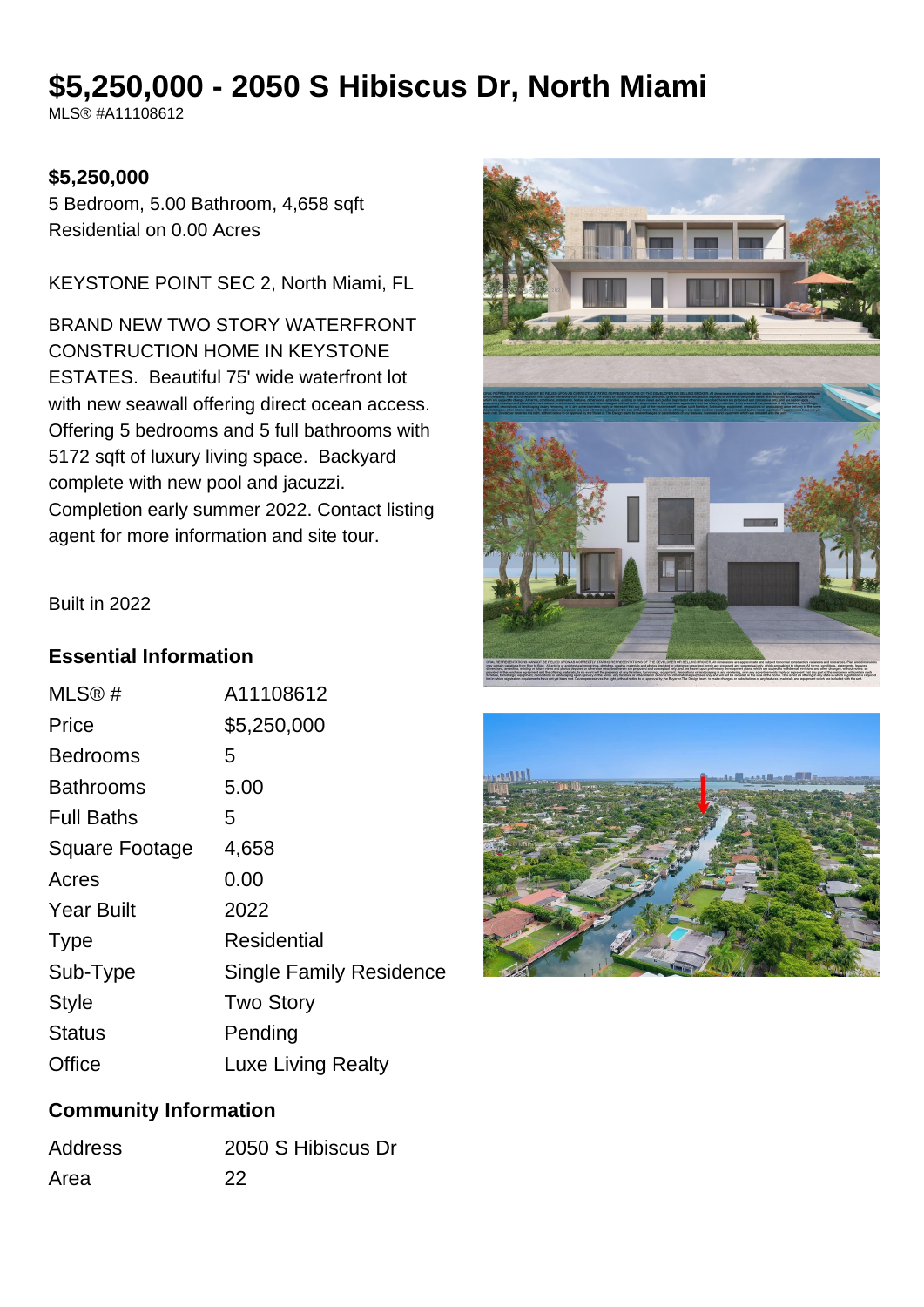| Subdivision      | <b>KEYSTONE POINT SEC 2</b> |
|------------------|-----------------------------|
| City             | North Miami                 |
| County           | Miami-Dade County           |
| <b>State</b>     | FL.                         |
| Zip Code         | 33181-2343                  |
| <b>Amenities</b> |                             |

| <b>Utilities</b>     | Cable Available                             |
|----------------------|---------------------------------------------|
| Features             | Gated                                       |
| Parking              | Attached, Driveway, Garage                  |
| # of Garages         | 2                                           |
| Garages              | <b>Garage Door Opener</b>                   |
| View                 | Canal, Water                                |
| <b>Is Waterfront</b> | Yes                                         |
| Waterfront           | Canal Front, No Fixed Bridges, Ocean Access |

#### **Interior**

| Interior       | Ceramic Tile, Other                                                                                                           |
|----------------|-------------------------------------------------------------------------------------------------------------------------------|
| Appliances     | Built-In Oven, Dryer, Dishwasher, Electric Range, Electric Water Heater,<br>Ice Maker, Microwave, Other, Refrigerator, Washer |
| Heating        | Central, Electric                                                                                                             |
| Cooling        | Central Air, Electric                                                                                                         |
| # of Stories   | 2                                                                                                                             |
| <b>Stories</b> | Two                                                                                                                           |

### **Exterior**

|                | Exterior Features Security/High Impact Doors, Lighting, Porch |
|----------------|---------------------------------------------------------------|
| <b>Windows</b> | Impact Glass                                                  |
| Roof           | Concrete                                                      |
| Construction   | <b>Block</b>                                                  |

## **Additional Information**

| Date Listed         | November 16th, 2021 |
|---------------------|---------------------|
| Days on Website 262 |                     |

### **Listing Details**

Listing Courtesy of **Luxe Living Realty** 

The data relating to real estate on this web site comes in part from the Internet Data Exchange program of the MLS of the Miami Association of REALTORS®, and is updated as of June 29th, 2022 at 12:37pm EDT (date/time).All information is deemed reliable but not guaranteed by the MLS and should be independently verified. All properties are